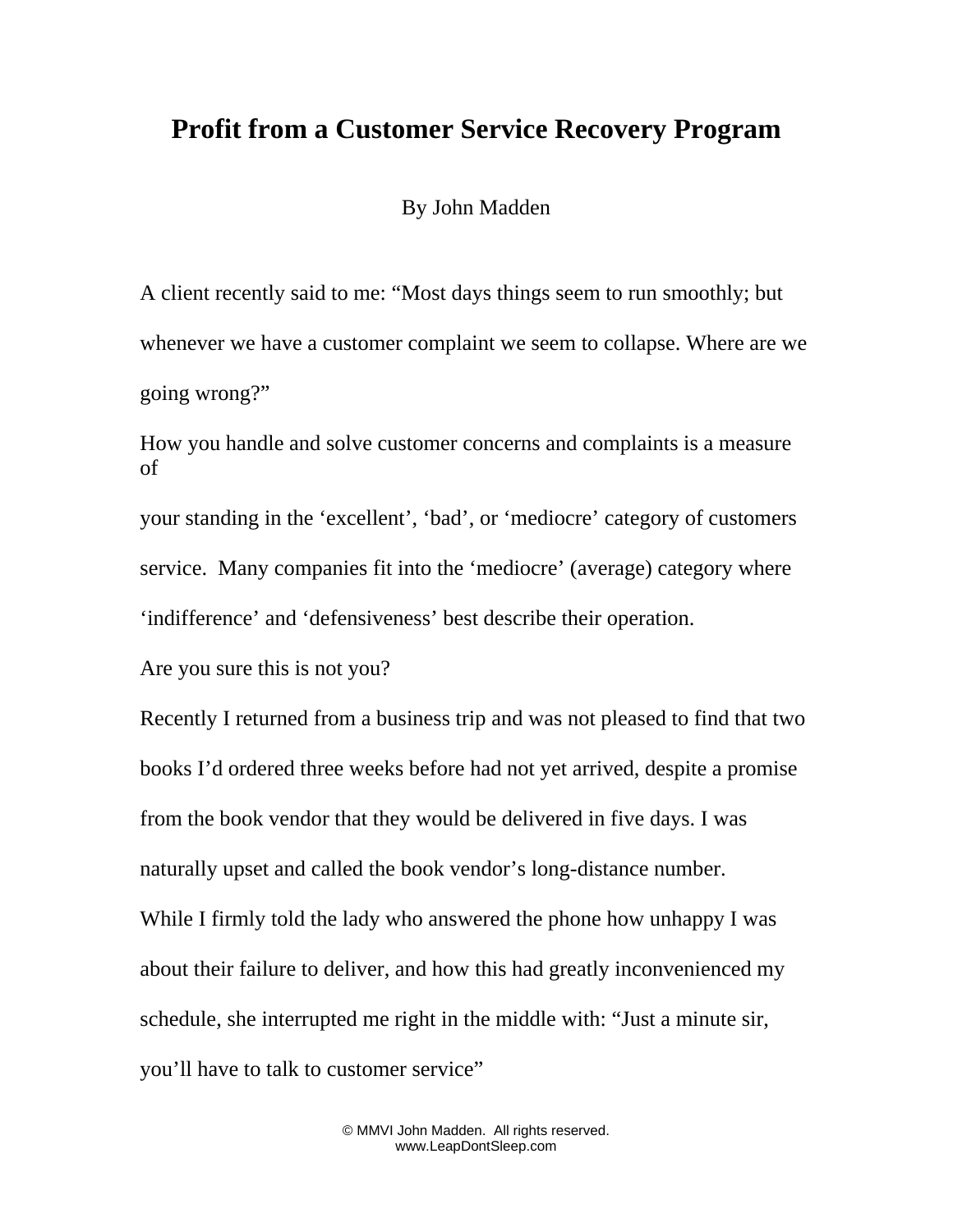I said: "I'm sorry I thought you worked there'

She said: "I do"

I said: "Oh, I see, but you're not in customer service?'

She said: "That's right"

I said: "Well, I guess you'd better put me through to customer service then"

She said: "They've gone for the day" I detected indifference in her voice.

Not wishing to deny her the opportunity to take charge of the situation, I said:

"What should I do?"

She said: "You'll have to call back tomorrow" (Isn't that special!)

No customer service recovery here. Only indifference and buck-passing, the

symptoms of a mediocre company that tolerates less than outstanding

customer service. Do you think I still do business with those people?

Certainly not. Not when their competitors are just dying to steal me away!

Not when I have many other options!

Contrast that mediocre service with the response from my Internet service

provider, Netvision, in Wichita, Kansas. Some time ago, during their

changeover of equipment, I was unable to access the Internet or my e-mail at the

weekend for over an hour, which was very unusual. When I eventually called

the office on Monday to complain, the lady in charge, Melody, was most © MMVI John Madden. All rights reserved. www.LeapDontSleep.com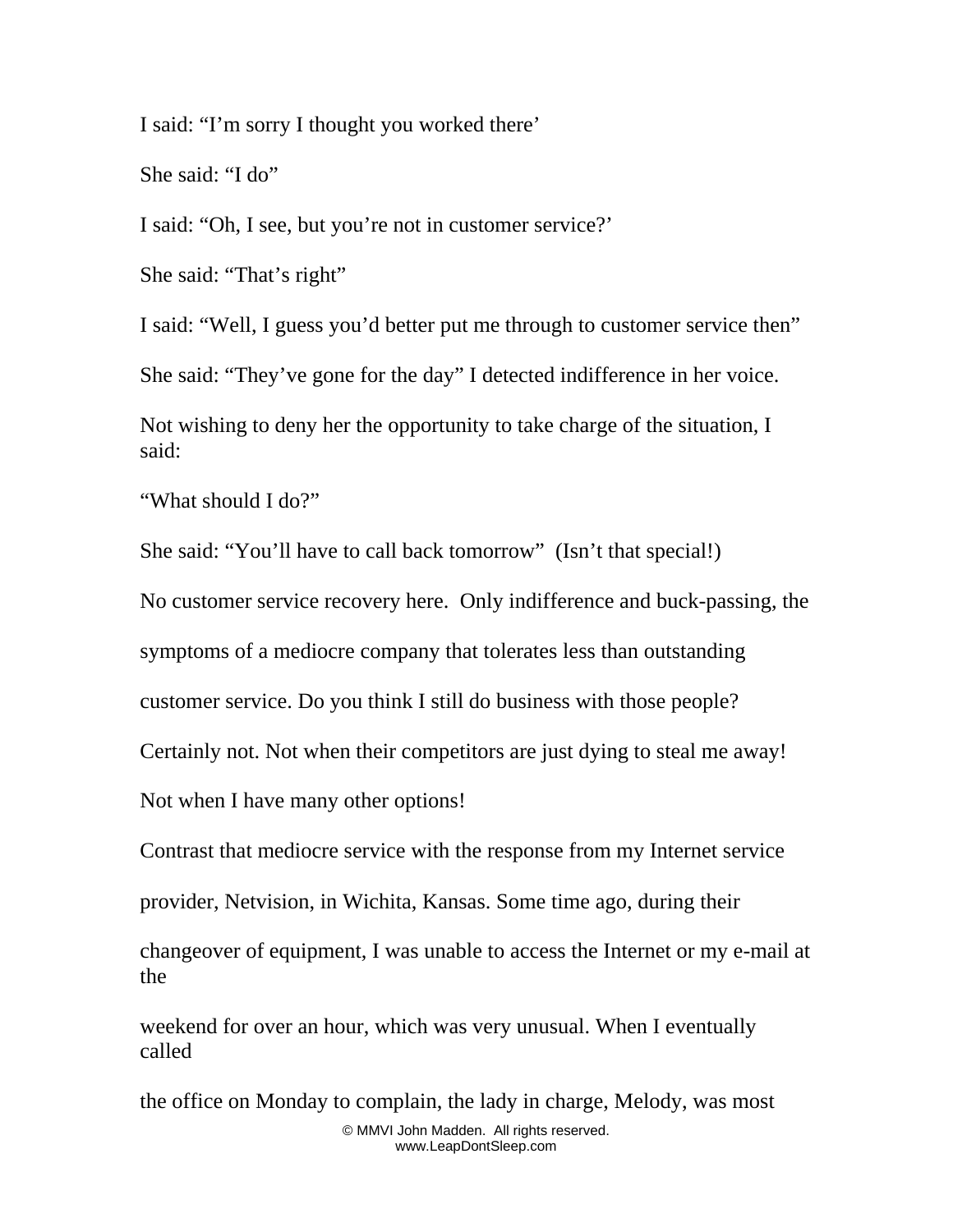apologetic, explained about the equipment change, told me what she was going to do, got back to me in fifteen minutes (as she promised) with an update, and when all was fixed, she gave me her home number in case this ever happened at the week-end again. Wow!

And the *piece de resistance…* on my next bill the monthly charge was

## waived!

So, what was the difference here? The first company didn't have a *customer service recovery* program or policy, even though they probably *think* they have - and their brochures and publicity tell us they're the best! The second company *walked the talk*, knew why they were in business, knew that the customer has many choices, and they had a system for *customer service recovery*.

How can *you* profit from a customer service recovery program?

- Make a list of things that could, and do, go wrong; show how they should be handled, and how to prevent them from recurring.
- Give your people the tools to do the job ...training, authority to

 take a decision, adequate equipment and materials, and information.

• At staff meetings, get employees' input on what improvements you

could make to procedures that affect their ability to perform.

• Show appreciation and acknowledgment of the efforts and

commitment of your people, especially when they handle difficult © MMVI John Madden. All rights reserved. www.LeapDontSleep.com